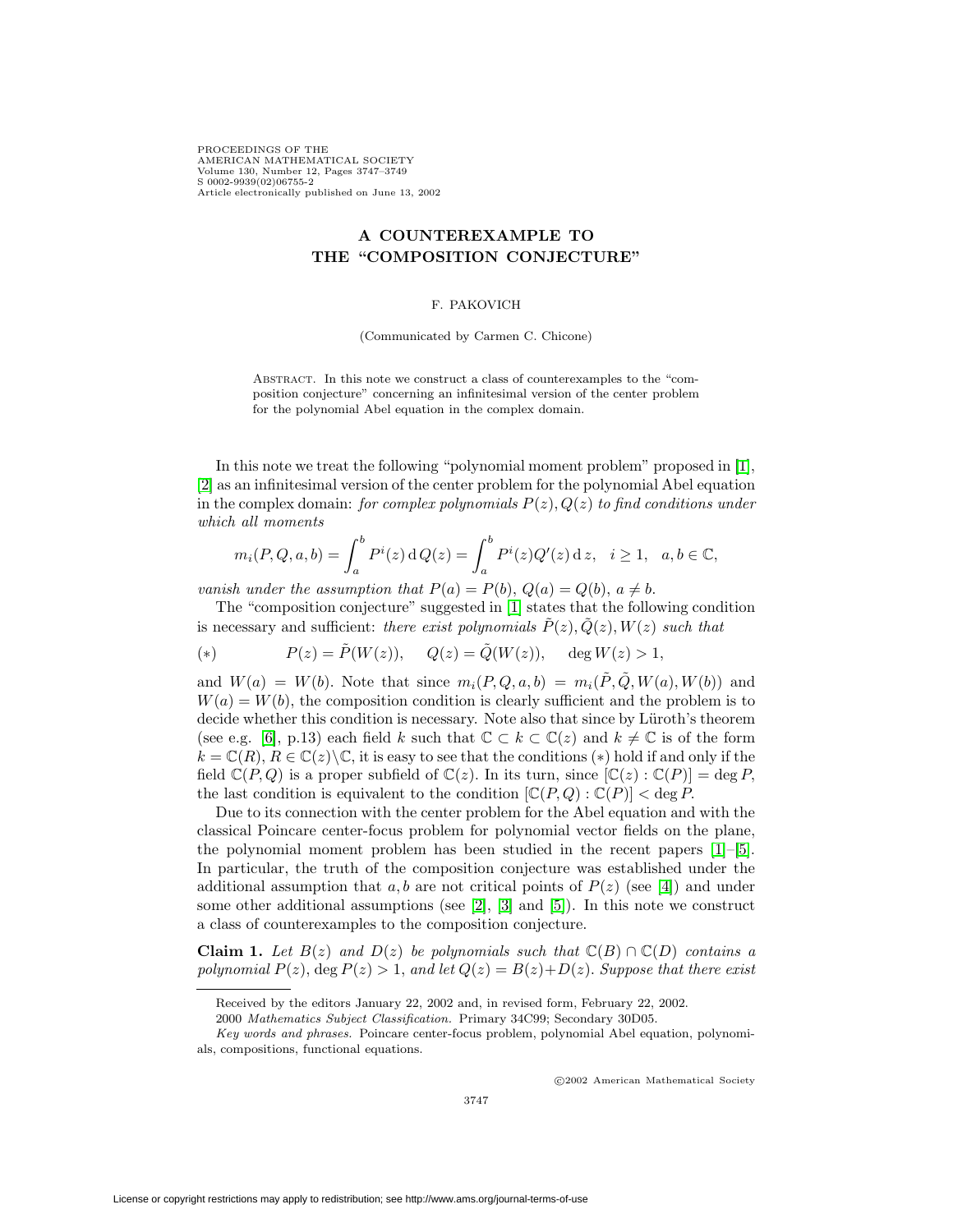$a, b \in \mathbb{C}$  which satisfy  $B(a) = B(b), D(a) = D(b), a \neq b$ . Then  $m_i(P, Q, a, b) = 0$ for all  $i \geq 1$ .

*Proof.* Indeed, since  $P(z) = A(B(z))$  for some polynomial  $A(z)$  and  $B(a) = B(b)$ , we have

$$
m_i(P, B, a, b) = m_i(A, z, B(a), B(b)) = 0
$$

for all  $i \ge 1$ . Similarly,  $m_i(P, D, a, b) = 0$  for all  $i \ge 1$ . Therefore, also  $m_i(P, Q, a, b) = 0$  for all  $i \ge 1$ .  $= 0$  for all  $i \geq 1$ .

**Claim 2.** Let  $B(z)$  and  $D(z)$  be polynomials such that  $\mathbb{C}(B) \cap \mathbb{C}(D)$  contains a polynomial  $P(z)$ ,  $\deg P(z) > 1$ , and let  $Q(z) = B(z) + D(z)$ . Suppose that  $\mathbb{C}(B, D) = \mathbb{C}(z)$ . Then  $\mathbb{C}(P, Q) = \mathbb{C}(z)$ .

*Proof.* Assume the converse, i.e. that the conditions  $(*)$  hold for some polynomials  $P(z)$ ,  $Q(z)$ ,  $W(z)$ . To be definite suppose that deg  $B(z) \leq \deg D(z)$ ; then deg  $W(z)|$  deg  $D(z)$ . As  $P(z) = C(D(z))$  for some polynomial  $C(z)$ ,  $\mathbb{C}(D) \cap \mathbb{C}(W)$ contains a non-constant polynomial  $P(z)$ . By Engstrom's theorem (see [\[6\]](#page-2-0), Theorem 5, p. 18) this fact implies that  $[\mathbb{C}(W, D) : \mathbb{C}(D)] = \deg D / (\deg W, \deg D)$ . Therefore,  $(\deg W, \deg D) = \deg W > 1$  implies that  $[\mathbb{C}(D, W) : \mathbb{C}(D)] < \deg D$ . Hence,  $D(z) = D(F(z)), W(z) = W(F(z))$  for some polynomials  $D(z), W(z)$ ,  $F(z)$ , deg  $F > 1$ . As  $D(z) = \tilde{D}(F(z))$ ,  $Q(z) = \tilde{Q}(W(z)) = \tilde{Q}(\tilde{W}(F(z)))$  and  $B(z) = Q(z) - D(z)$ , we see that  $\mathbb{C}(B, D) \subset \mathbb{C}(F)$ . Since this contradicts the condition  $\mathbb{C}(B, D) = \mathbb{C}(z)$ , we conclude that  $\mathbb{C}(P, Q) = \mathbb{C}(z)$ . condition  $\mathbb{C}(B, D) = \mathbb{C}(z)$ , we conclude that  $\mathbb{C}(P, Q) = \mathbb{C}(z)$ .

In order to get a counterexample  $P(z)$ ,  $Q(z)$  to the composition conjecture it is enough to find polynomials  $B(z)$ ,  $D(z)$  which satisfy the assumptions of both claims above. Let us describe such polynomials. Since  $P \in \mathbb{C}(B) \cap \mathbb{C}(D)$ , deg  $P > 1$ , and  $\mathbb{C}(B,D) = \mathbb{C}(z)$ , Engstrom's theorem implies that  $(\deg B, \deg D) = 1$ . By the second Ritt theorem (see [\[6\]](#page-2-0), p. 24) conditions  $P \in \mathbb{C}(B) \cap \mathbb{C}(D)$ , deg  $P > 1$ , and  $(\deg B, \deg D) = 1$  yield that up to a linear change of variable either  $B(z) = z<sup>m</sup>$ ,  $D(z) = z^n R(z^m)$ , where  $R(z) \in \mathbb{C}[z]$  and  $(n, m) = 1$  (then  $P(z) \in \mathbb{C}[z^{nm} R^m(z^m)]$ ) or  $B(z) = T_n(z)$ ,  $D(z) = T_m(z)$  for Chebyshev polynomials  $T_n(z)$ ,  $T_m(z)$  and  $(n, m) = 1$  (then  $P \in \mathbb{C}[T_{nm}(z)]$ ). In the first case, due to  $(n, m) = 1$ , the conditions  $B(a) = B(b), D(a) = D(b), a \neq b$ , are equivalent to  $a<sup>m</sup> = b<sup>m</sup> = \zeta, a \neq b$ , where  $\zeta$  is a root of  $R(z)$ . Therefore, whenever  $R(z) \neq z^l, l \geq 1$ , we get a counterexample setting  $Q(z) = z^m + z^n R(z^m), P(z) \in \mathbb{C}[z^{nm} R^m(z^m)].$  In the second case, set  $a = \alpha + 1/\alpha$ ,  $b = \beta + 1/\beta$ , where  $\alpha$ ,  $\beta$  satisfy  $\alpha^m = \beta^m$ ,  $(\alpha \beta)^n = 1$ ,  $\alpha \neq \beta$ ,  $1/\beta$ . Then  $a \neq b$  and it follows from  $T_k(z + \frac{1}{z}) = z^k + \frac{1}{z^k}$ ,  $k \ge 1$ , that  $T_n(a) = T_n(b)$ ,  $T_m(a) = T_m(b)$ . In this case counterexamples have a form:  $Q(z) = T_n(z) + T_m(z)$ ,  $P(z) \in \mathbb{C}[T_{nm}(z)]$ .

## **ACKNOWLEDGMENTS**

I am grateful to P. Müller, N. Roytvarf and Y. Yomdin for interesting discussions.

## **REFERENCES**

- <span id="page-1-0"></span>1. M. Briskin, J.-P. Francoise, Y. Yomdin, Center conditions, compositions of polynomials and moments on algebraic curve, Ergodic Theory Dyn. Syst. **19** (1999), no. 5, 1201-1220. MR **[2000k:](http://www.ams.org/mathscinet-getitem?mr=2000k:34051)**34051
- <span id="page-1-1"></span>2. M. Briskin, J.-P. Francoise, Y. Yomdin, Center condition II: Parametric and model center problems, Isr. J. Math. **118** (2000), 61-82. MR **[2001j:](http://www.ams.org/mathscinet-getitem?mr=2001j:34033)**34033
- <span id="page-1-2"></span>3. M. Briskin, J.-P. Francoise, Y. Yomdin, Center condition III: Parametric and model center problems, Isr. J. Math. **118** (2000), 83-108. MR **[2001j:](http://www.ams.org/mathscinet-getitem?mr=2001j:34034)**34034